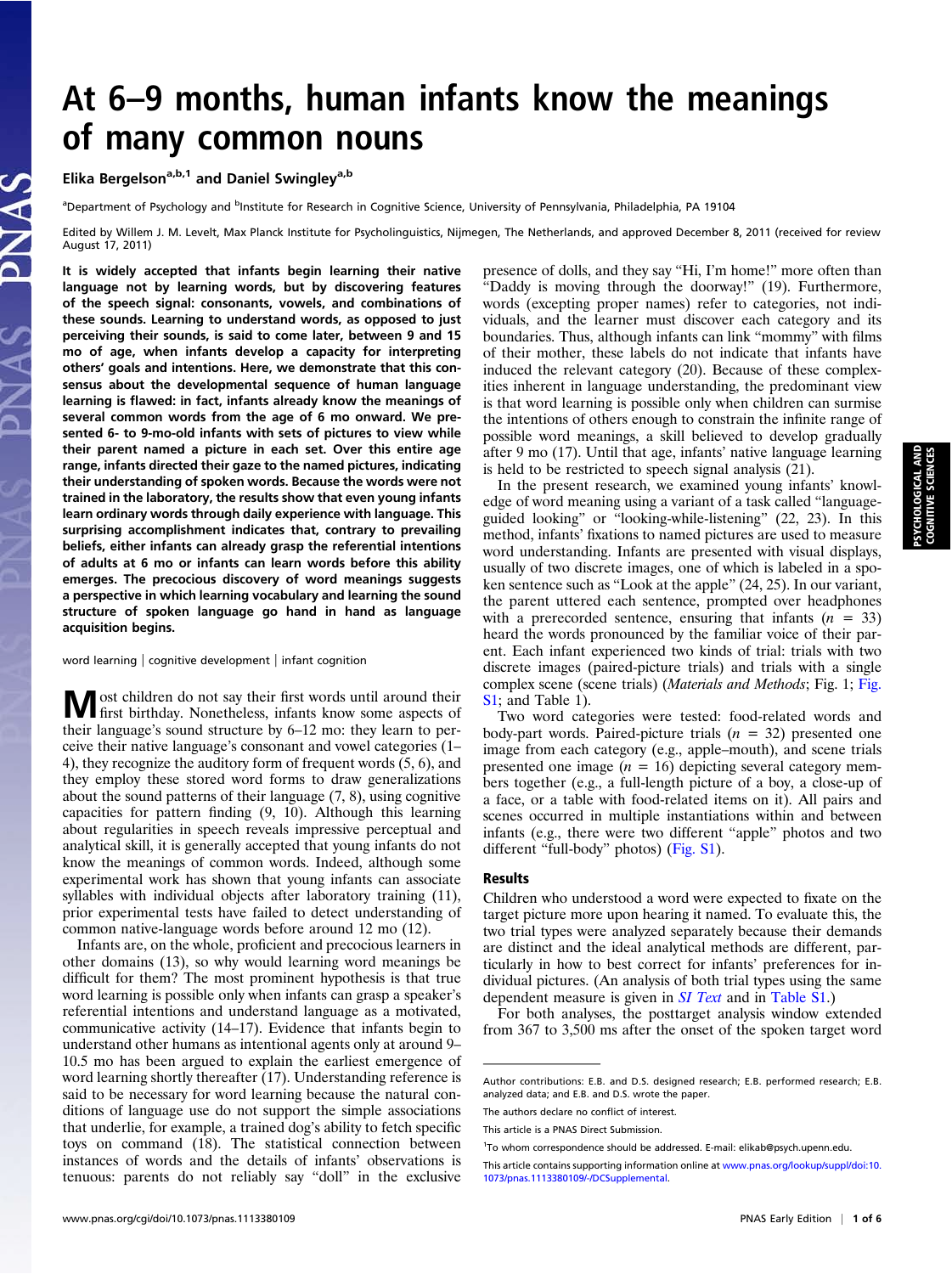Experimenter Experimenter's screen Camer. Speakers Evetracker Baby Viso Headphones Parent

Fig. 1. Experimental setup. The child sat on her parent's lap and was presented with images and sounds from a computer equipped with an eye tracker and speakers. The experimenter sat behind a screen and was not visible to the infant. The experimenter controlled presentation of stimuli and monitored the child on a live-feed camera. A backup video recording of the session was made to allow for confirmation of the validity of gross characteristics of the eye-tracking data stream. The figure shows an example of images presented on a paired-picture trial testing "banana" or "hair."

[\(Fig. S2](http://www.pnas.org/lookup/suppl/doi:10.1073/pnas.1113380109/-/DCSupplemental/pnas.201113380SI.pdf?targetid=nameddest=SF2)). The 367-ms starting time is the standard in the field and allows for the time required to initiate an eye movement in response to the speech signal; earlier fixation responses are unlikely to be reactions to the signal. The 3,500-ms window offset is later than the 2,000-ms offset that is typically used with older children. It was implemented here because, in previous research testing the 12- to 24-mo age range, children were discovered to be faster with increasing age and experience with words ; thus we assumed that younger children would require more time to demonstrate recognition.

For paired-picture trials, word recognition performance was operationalized as a difference of fixation proportions: for paired pictures A and B, the fixation to picture A relative to B when A was the target, minus the fixation to A when A was the distracter.\* For example, given the pair of images hair–banana, a child's performance was given as how much she looked at "hair" when it was named as the target, relative to her looking at "hair" when "banana" was the named target. Positive difference scores are consistent with word understanding. This pair-based analysis corrects for infants' picture preferences without relying on infants looking during the portion of the trial before the mother speaks. A total of 26 of the 33 6- to 9-mo-olds ( $M = 7.44$ ) mo,  $SD = 1.26$ ) showed a positive mean difference score (all 33 subjects:  $M = 0.074$ ,  $P = 0.0005$ , Wilcoxon test;  $P = 0.001$ , binomial test). Children showed positive performance on six of eight item pairs ( $M = 0.065$ ,  $P = 0.020$ , Wilcoxon test). Fig. 2 illustrates these results showing the 6- to 7-mo-olds and 8- to 9-mo-olds separately.

For scene trials, word recognition performance was operationalized as the proportion of target looking upon hearing the target word (367–3,500 ms post target onset), minus the proportion of target looking before hearing the word (from when pictures were displayed until just before target onset) [\(Fig. S2](http://www.pnas.org/lookup/suppl/doi:10.1073/pnas.1113380109/-/DCSupplemental/pnas.201113380SI.pdf?targetid=nameddest=SF2)). This analysis corrects for fixation preferences within portions of the scene, preventing an advantage for targets that occupy more

of the scene. A total of 22 of 33 infants showed a positive proportion of target looking; performance was statistically significant over subject means  $(M = 0.042, P = 0.020,$  Wilcoxon test) (Fig. 2). Infants showed positive performance on 12 of 16 items; performance over item means fell short of significance  $(M =$ 0.023,  $P = 0.058$ , Wilcoxon test) (Fig. 2).

Infants of 8–9 mo are known to be capable of learning the sound forms of words and retaining them over long intervals (6), whereas infants of 6–7 mo have thus far shown much more limited word-form knowledge (26). It is therefore of interest to determine whether the present findings are due only to the older children in the sample.

This was not the case. Considering the subject-means data in Fig. 2, it is clear that, for both types of trial, at both ages most children scored above zero. On the paired trials, performance was significantly above chance levels in each age group (6–7 mo:  $M = 0.058$ ,  $P = 0.027$ ; 8–9 mo:  $M = 0.082$ ,  $P = 0.0052$ ). In the scene trials, evidence of recognition was strong in 6- to 7-mo-olds  $(M = 0.068, P = 0.015)$  but less strong in 8- to 9-mo-olds  $(M = 0.068, P = 0.015)$ 0.013,  $P = 0.27$ ) although these age groups were not significantly different from one another (paired-picture trials:  $M = 0.036, P =$ 0.37; scene trials:  $M = -0.067$ ,  $P = 0.093$ ). The apparently inferior performance of the 8- to 9-mo-olds on the scene trials may be traced to their tendency to fixate the "eyes" and "face" regions before the mother named any pictures (Fig. 2H). This tendency, which may have its origins in previously observed developmental changes in infants' attention to social stimuli (27), did not interfere with infants demonstrating recognition in the paired-picture context, but impeded accurate measurement of 8 to 9-mo-olds' word recognition in the scenes containing faces.

A correlational analysis over the 6- to 9-mo range indicated that performance on paired-picture trials was not correlated with age ( $\tau = 0.042$ ,  $P = 0.75$ ). Performance on scene trials was negatively correlated with age ( $\tau = -0.25$ ,  $P = 0.039$ ); however, excluding the two words "eyes" and "face" (or just "eyes" or just "face"), the correlation of performance with age was negligible  $(\tau = 0.015, P = 0.91)$ . The lack of a positive correlation with age, and the consistently strong performance of the 6- to 7-mo-olds, confirm that the word recognition performance of the 6- to 9 mo-old sample cannot be attributed to the older children alone.

The time course of infants' picture fixation is shown in Fig. 3, which presents data from the 33 6- to 9-mo-olds, as well as results from three older groups of children tested in the same procedure ([SI Text](http://www.pnas.org/lookup/suppl/doi:10.1073/pnas.1113380109/-/DCSupplemental/pnas.201113380SI.pdf?targetid=nameddest=STXT)). Children initially fixated the target and distracter equally (averaging over items); then, upon hearing the target word, they shifted gaze to the named picture, thenceforth remaining above chance levels of target looking over most of the trial. Although most infants showed knowledge of the meanings of most items, target fixation performance at 6–9 mo and even at 10–13 mo was below levels shown by slightly older children (Fig. 3). The data suggest a discontinuity in performance at around 14 mo: performance was stable with respect to age before 14 mo and was substantially better afterward. We speculate that this phenomenon reflects the acquisition of linguistic knowledge and the development of social or other communicative skills, a topic that we return to in the Discussion. A more detailed analysis of the developmental pattern of results is given in *[SI Text](http://www.pnas.org/lookup/suppl/doi:10.1073/pnas.1113380109/-/DCSupplemental/pnas.201113380SI.pdf?targetid=nameddest=STXT)*.

Two additional measures of 6- to 9-mo-old infants' word knowledge were obtained from their parents: the MacArthur– Bates Communicative Development Inventory (CDI), which is a vocabulary checklist originally intended for children 8 mo and older (28), and an item exposure survey asking parents to estimate how often their child heard our target items on a scale from "never" to "several times a day." The modal response from parents on the CDI was that their child did not know any of the 395 words on the inventory; furthermore, no parent reported that his or her child was producing any of the words tested in our experiment (Table 2). Parental ratings of item exposure did not

<sup>\*</sup>Because the pairs are yoked, for each pair A–B, the values of this measure for A and for B are arithmetically redundant (the value for A is necessarily the complement of the value for B). Thus, the item results are presented item pair by item pair (Fig. 2).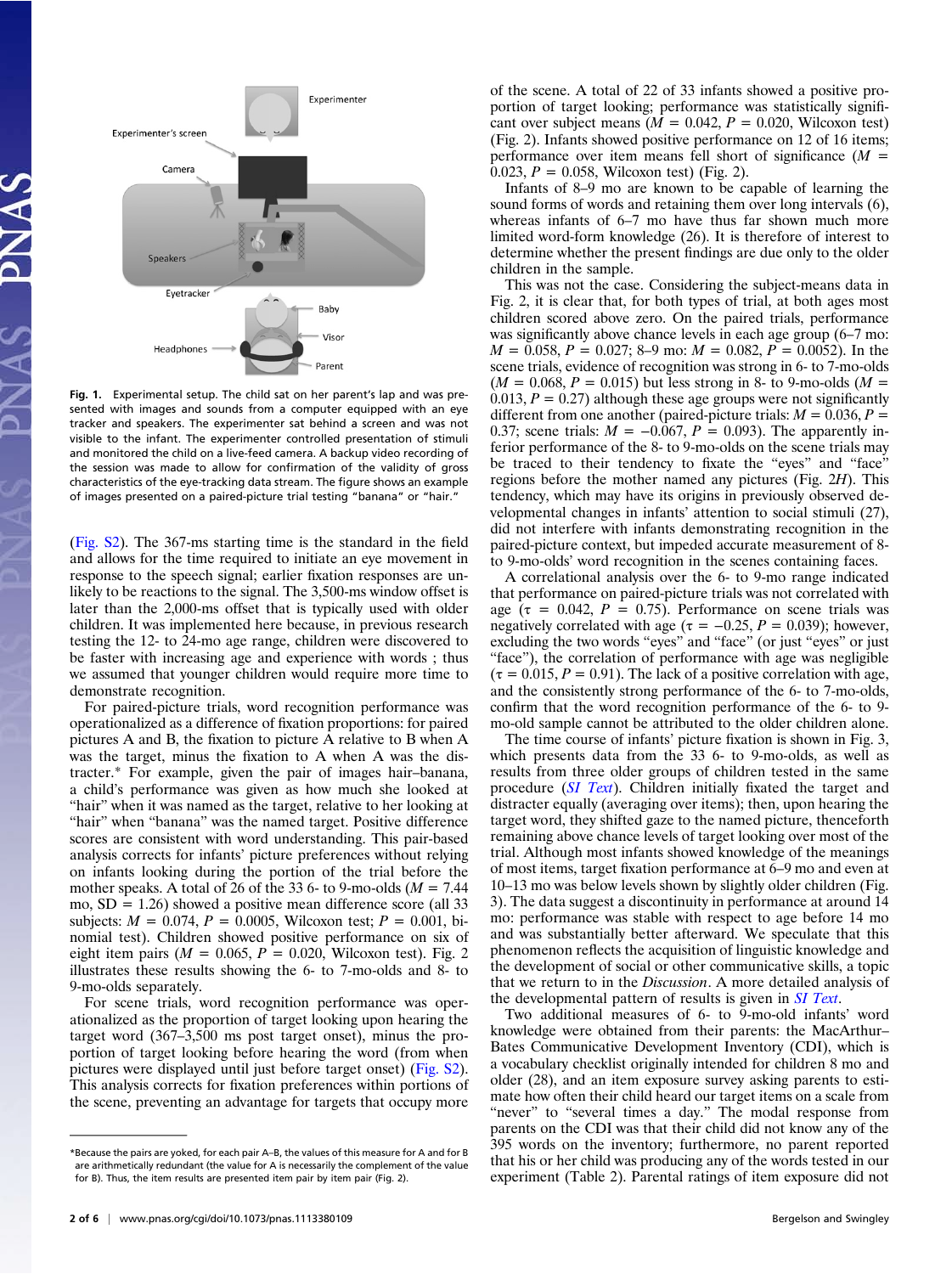## PSYCHOLOGICAL AND PSYCHOLOGICAL AND<br>COGNITIVE SCIENCES COGNITIVE SCIENCES

#### Table 1. Target items

| Body items           | Ear, eyes, face, foot, feet, hair, hand, hands, leg, legs, mouth, nose                           |                                           |  |  |  |
|----------------------|--------------------------------------------------------------------------------------------------|-------------------------------------------|--|--|--|
| Food items           | Apple, banana, bottle, cookie, juice, milk, spoon, yogurt                                        |                                           |  |  |  |
| Scene body pictures  | Face: eyes, hair, ear, mouth                                                                     | Body: face, legs, hands, feet             |  |  |  |
| Scene food pictures  | Tabletop 1: milk, juice, spoon, banana                                                           | Tabletop 2: apple, cookie, yogurt, bottle |  |  |  |
| Paired-picture pairs | Apple-mouth, banana-hair, bottle-leg, cookie-eyes, juice-nose, milk-foot, spoon-ear, yogurt-hand |                                           |  |  |  |

The upper half of the table lists all food and body-part target words that were tested. The lower half of the table lists the target words for each trial type and indicates the image (scene trials) or yoked pair (paired-picture trials) within which each target word's referent picture occurred.

correlate significantly with scene or paired-picture trial performance (scene:  $\tau = -0.022$ ,  $P = 0.65$ ; paired-picture:  $\tau = 0.0079$ ,  $P = 0.83$ , Kendall's correlation test). Thus, there was no indication that the knowledge that infants revealed in the experiment was apparent to the infants' parents.

#### **Discussion**

The present findings provide an important contribution to our understanding of language acquisition, showing that, by 6–9 mo, infants have already begun to link words with their referents over a range of food and body-part terms. The two trial types indicated complementary abilities. Success on paired-picture trials showed that infants could understand words whose referents were presented in extremely stripped-down contexts: for example, a nose without the eyes or mouth. By contrast, performance on the scene trials showed that infants could differentiate at least some of the tested words from related alternatives: for example, an infant who heard "banana" and then looked at the banana in a tabletop scene containing several objects from typical mealtime contexts provided evidence of distinguishing the "banana" from semantically related objects. On both trial types, infants demonstrated abstraction from their experience, in that the pictures that we selected were not adapted to children's individual experiences in any way. Each word was tested on three trials (twice in picture pairs and once in a scene). In each case, the image was different and the spoken words, produced "live" by the parent, were never exactly the same. Infants therefore showed generalization in the way that language normally demands: common nouns refer to categories, not a specific instance, and spoken words are consistent phonologically (in their sequence of consonants and vowels) but not acoustically (e.g., in the details of each word's pitch and duration).

Several features of these results merit further exploration. The present study showed that 6- to 7-mo-olds understand something of the meaning of at least some words for foods and body parts. The results do not establish the size of infants' vocabularies, nor do they prove exactly which of the tested words each child knew. The item-wise histograms in Fig. 2 show that mean performance was greater than zero and that there was roughly normally distributed variation around that mean. Some variation is undoubtedly due to chance, but it is also quite likely that there were some words that some children did not know. After all, children's experience is various, and the items tested were not calibrated to each child's history. Confirming knowledge of particular words would require a design devoting more test trials to a smaller number of different words. The fact that the present results are statistically significant in analytical models that include subjects and items as random factors ([SI Text](http://www.pnas.org/lookup/suppl/doi:10.1073/pnas.1113380109/-/DCSupplemental/pnas.201113380SI.pdf?targetid=nameddest=STXT) and [Table S1](http://www.pnas.org/lookup/suppl/doi:10.1073/pnas.1113380109/-/DCSupplemental/pnas.201113380SI.pdf?targetid=nameddest=ST1)) ensures that the conclusions are not based on just a few words or a few children; however, the present design does not support strong conclusions about individual words or individual children.

We have focused here on the youngest children in the sample because the assumption that young infants learn about speech sounds but not about word meaning has predominated for at least 25 y. However, we also found a surprising developmental pattern when considering a much wider age range, from 6 to 20 mo. Previous studies have not explored this age range using consistent materials and procedures. Doing so allowed us to document little change in performance from 6 to 13 mo and then a substantial improvement at around 14 mo, with some gains observed thereafter. This pattern raises two questions: Why was there no apparent improvement in the youngest half of the sample? And what caused the change in performance at around 14 mo?

One explanation of the seeming lack of developmental change from 6 to 13 mo is that it is artifactual. First, informally speaking, infants of about 9–12 mo are often more difficult to evaluate in experimental procedures than younger or older children, seeming more distractible and more likely to become fussy. This might be a product of infants' eagerness to exercise their rapidly changing motor skills and a consequent lack of attention to the experimental materials, thus masking underlying developments in linguistic knowledge or ability. Of course, we might also speculate that a lack of attention to language among some 8- to 12-mo-olds who are prioritizing some other cognitive domain indicates something true about their mental life outside the laboratory as well (29).

An alternative account for the apparent lack of improvement in performance from 6 to 9 mo is tied to an explanation for the material elevation in performance around 14 mo. We speculate that younger and older children might learn words, interpret sentences, and conceptualize the experimental situation in quite different ways. In the domain of word learning, infants may be restricted to relatively inefficient learning strategies, a point we return to below. Infants are also likely to be much less sophisticated in their interpretation of the sentences in which our target words were embedded. Knowledge of English sentences and English syntax make a sentence such as "Can you find the juice?" interpretable, not just as a string of syllables followed by a familiar word, but as a hierarchy of syntactic phrases unfolding in somewhat predictable ways. Understanding the sentence is likely to make the target words easier to grasp. It is also possible that at around 14 mo many infants begin to catch on to the nature of the experiment, regarding it as a repetitive game of object searching, and that this helps them to focus their attention on the task. These factors could explain the apparent lack of change in performance from 6 to 9 mo. The relatively low levels of target looking at the younger ages may have been possible with basic knowledge of word meaning but not a richer understanding of the words, a better grasp of the sentences, or a helpful conceptualization of the task. Of course, these comments are speculative: although developmental improvements along these lines are to be expected at a gross level, the present experiment was not intended to evaluate these possibilities.

How do 6- to 7-mo-olds learn words? The key finding of this study is that infants recognized words and demonstrated through their behavior that they knew something of the meaning of those words. Because the study involved no training, the result implies that 6- to 7-mo-olds learned the words through their daily experience. The predominant account of word learning holds that intention reading is a fundamental prerequisite. One interpretation of our results is that the relevant social-cognitive skills are available earlier in development than previously assumed. This is consistent with recent evidence of young infants' early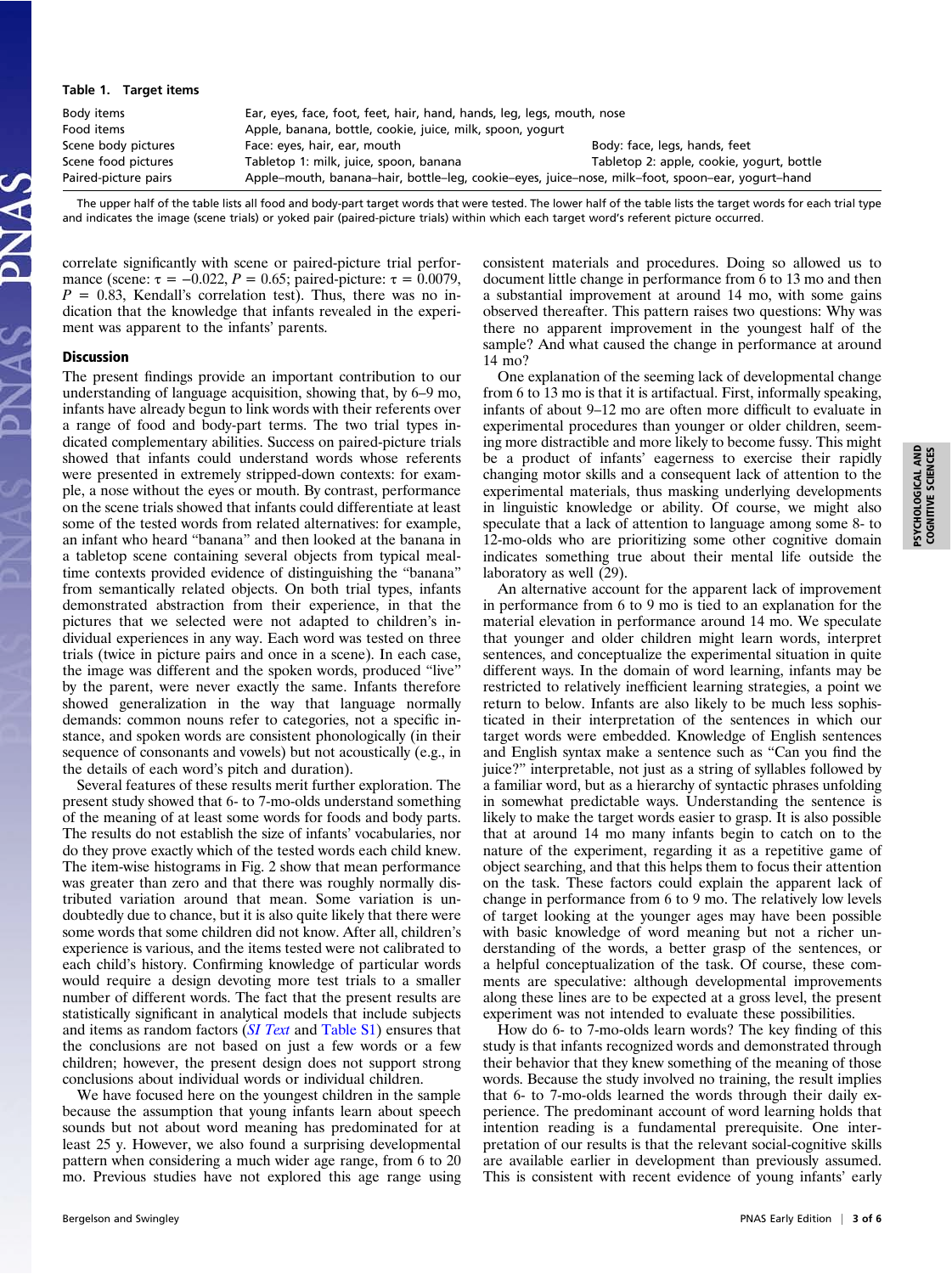

Fig. 2. Subject and item-pair means for 6- to 7- and 8- to 9-mo-olds. All data (A–H) were calculated over a window from 367 to 3,500 ms post target word onset. Subject mean difference scores are shown for paired-picture trials for 6- to 7-mo-olds (A) and for 8- to 9-mo-olds (B). Subject mean increases in target looking, corrected for baseline looking, are displayed for scene trials for 6- to 7-mo-olds (C) and for 8- to 9-mo-olds (D). Item-pair mean difference scores are shown for paired-picture trials for 6- to 7-mo-olds (E) and for 8- to 9-mo-olds (F). Item mean increases in target looking, corrected for baseline looking, are given for scene trials for 6- to 7-mo-olds (G) and for 8- to 9-mo-olds (H). (E–H) Error bars represent bootstrapped nonparametric 95% confidence intervals. On the right of each subplot is a histogram of the responses in the main plot; all histograms show more positive than negative responses for each subset of subjects and of item pairs.

VAV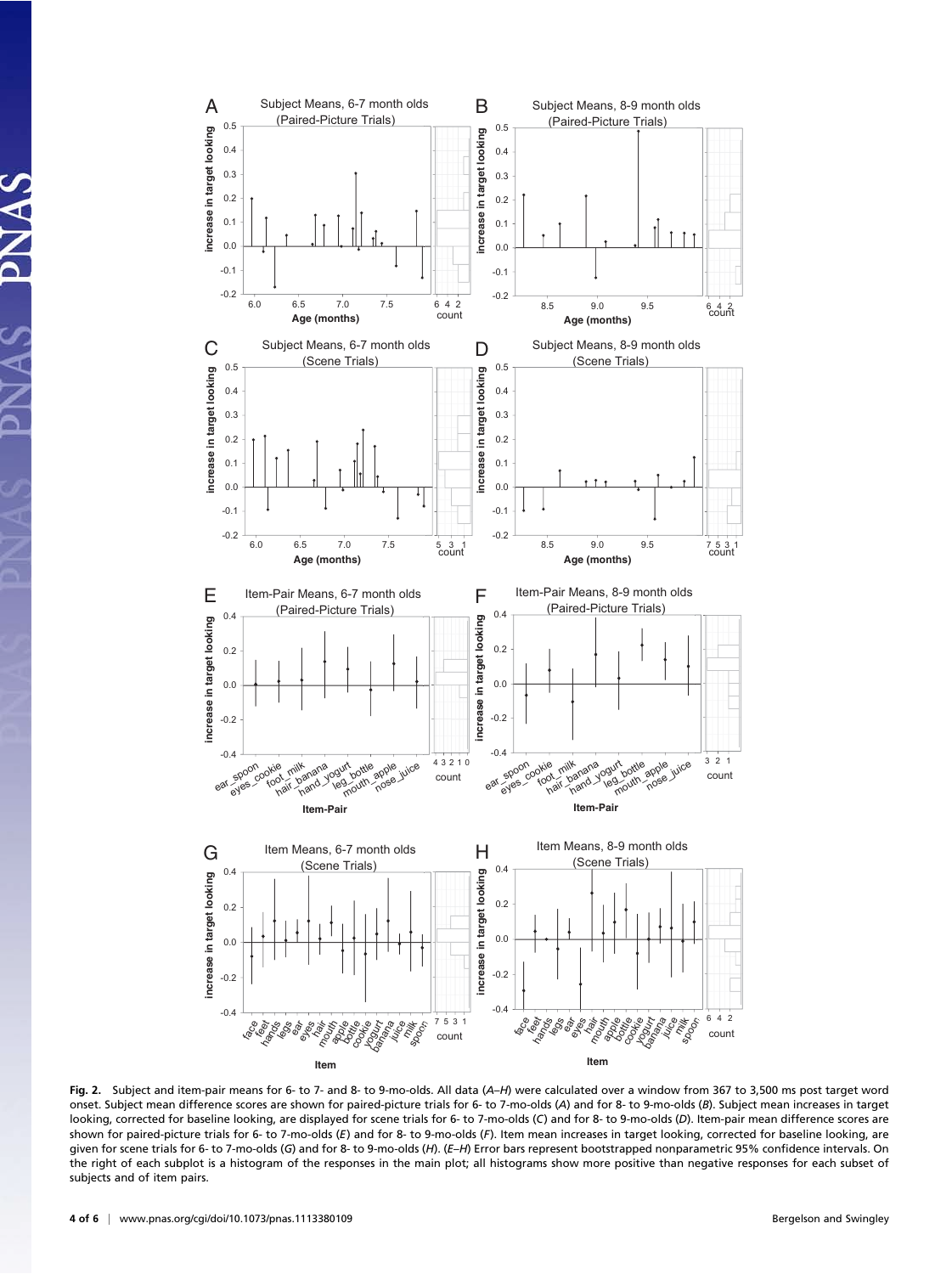

Fig. 3. Time course of infants' picture fixation on paired-picture trials, averaged over infants in four age groups. The ordinate shows the mean proportion of infants who were looking at the named (target) picture at each moment in time. Error bars indicate SEMs, with means computed over subjects in each age range. At all four ages, target fixation rose from about 0.50 (chance) shortly after the onset of the spoken word. Overall, accuracy in fixating the named picture increased with age across the age groups. See [SI](http://www.pnas.org/lookup/suppl/doi:10.1073/pnas.1113380109/-/DCSupplemental/pnas.201113380SI.pdf?targetid=nameddest=STXT) [Text](http://www.pnas.org/lookup/suppl/doi:10.1073/pnas.1113380109/-/DCSupplemental/pnas.201113380SI.pdf?targetid=nameddest=STXT) for further details.

sophistication in social cognition (30, 31). For example, 6-moolds follow an adult's gaze when the adult signals an intent to communicate, but not otherwise (32). Infants' appreciation of their parents' referential intentions, although perhaps limited at 6 mo, may narrow the range of potential word referents, making word learning possible.

Some theorists argue, by contrast, that domain-general cognitive capacities suffice for word learning, without invoking any understanding of the referential nature of words or of others' intentional states (33, 34). This association-based kind of account would explain our results by appealing to infants' ability to track consistent features of their physical environment when hearing words, progressively hypothesis testing (with or without an active intent to learn) until the referents of the words were isolated. In considering this hypothesis, we note that many of our target words did not refer to distinct, bounded objects, which have been suggested as good defaults for such hypotheses (35). Infants here performed well across an array of items containing well-delineated objects (e.g., cookie, bottle), amorphous substances (e.g., milk, juice), and unclearly bounded body parts (e.g., nose, hands) (see [Fig. S1](http://www.pnas.org/lookup/suppl/doi:10.1073/pnas.1113380109/-/DCSupplemental/pnas.201113380SI.pdf?targetid=nameddest=SF1) for visual stimuli and regions of interest). This does not rule out associationist theories of word learning, but it raises the stakes; an association-based account (or indeed any account) cannot rely strongly on a boundedobject bias to limit its search space.

Our results do not imply that infants have an understanding of words that is comparable to that of adults, or even to older children's. Although infants did generalize from their experience to the particular photographs that we happened to choose, their categories of each object may nevertheless be different from those of adults, possibly by being based more strongly on perceptual attributes than on functional ones, for example. It is also not clear that our target words, which grammatically were all

Table 2. Summary statistics for CDI completed by 30 of 33 caregivers

| Measure (no. of items)                         | Range    |      | Mean Median | Mode $(n = 30)$ |
|------------------------------------------------|----------|------|-------------|-----------------|
| CDI understood ( $n = 395$ )                   | $0 - 71$ | 19   | 7.5         | $0(n = 7)$      |
| CDI said $(n = 395)$                           | $0 - 7$  | 0.83 | 0           | $0 (n = 20)$    |
| Test items from CDI<br>understood ( $n = 16$ ) | $0 - 10$ | 2.10 |             | $0 (n = 13)$    |
| Test items from CDI said<br>$(n = 16)$         | $0 - 0$  | 0    | 0           | 0 ( $n = 30$ )  |

nouns of English, are interpreted by infants using a linguistic system that includes "noun" as a category. Finally, although there is some evidence that young infants' knowledge of the sound forms of words is accurate [e.g., infants recognize words more readily when the words are pronounced correctly than when their forms are altered (26)], the present study did not test the details of infants' speech perception.

Our findings indicate that native-language learning in the second half of the first year goes beyond the acquisition of sound structure. The fact that even 6- to 7-mo-olds learn words suggests that conceptual and linguistic categories may influence one another in development from the beginning (36) and that aspects of meaning are available to guide other linguistic inferences currently thought to depend only on distributional analysis of phonological regularities (37, 38). Understanding word meaning could also support the acquisition of syntax by guiding infants' inferences about how nouns and words from other word classes are placed in sentences. Precocious word learning also helps explain why hearing-impaired infants identified for fitting with cochlear implants before 6 mo reveal better language skills at 2 y than children identified just a few months later: 6-mo-olds who can hear are already learning words (39).

More generally, these results address one of the central mysteries of language acquisition: how children demonstrate proficiency in their native language so rapidly, typically speaking hundreds of words by the age of 2 y. Part of the solution, it appears, is that learning begins very early in life, hidden from view; even before they begin to babble, infants understand some of what we tell them.

#### Materials and Methods

Participants. Subjects were 33 6–9 mo-old infants ( $M = 7.45$  mo,  $R = 5.99$ – 10.00 mo, 19 female). Infants were recruited from the Philadelphia area by mail, e-mail, phone, and in person. All children were healthy, carried fullterm, and heard 75% English or more in the home. None had a history of chronic ear infections. A second set of 50 children ranging in age from 10 to 20 mo ( $M = 14.1$  mo,  $R = 10.13 - 20.85$  mo, 27 female) were also recruited, using the same methods and criteria, to participate in the developmental portion of the study reported in **[SI Text](http://www.pnas.org/lookup/suppl/doi:10.1073/pnas.1113380109/-/DCSupplemental/pnas.201113380SI.pdf?targetid=nameddest=STXT)** and Fig. 3.

Materials. On each trial, parents spoke a single sentence to their child. To do this, they repeated verbatim a prerecorded sentence that they heard over headphones. These prerecorded sentences were produced by a native English-speaking woman and recorded in a sound-treated room. Each sentence that was presented to parents followed one of four different formats: "Can you find the X?", "Where's the X?", "Do you see the X?", and "Look at the X!", where X stands for the target word (only one sentence format was used per item) ([Fig. S2](http://www.pnas.org/lookup/suppl/doi:10.1073/pnas.1113380109/-/DCSupplemental/pnas.201113380SI.pdf?targetid=nameddest=SF2)). Sentence formats varied across trials pseudorandomly. The sentences were uttered at a slow speed, about four syllables per second, with slightly exaggerated intonation, which parents were asked to emulate. The recorded sentences were 1–1.5 s in duration and were presented to parents at loudness levels of 31.5–33.75 dB. Pretesting determined that speech presented at this volume over the closed-ear headphones was audible only to the parent.

Visual stimuli were displayed on a 34.7- × 26.0-cm LCD 75 dpi screen. On paired-picture trials, two 16.9- $\times$  12.7-cm photos were displayed on the right and left side of the screen on a gray background; the side of presentation was counterbalanced across trials and trial orders. There were 32 such photos, namely two instances each of 16 items (Table 1; Fig. 1; and [Fig. S1\)](http://www.pnas.org/lookup/suppl/doi:10.1073/pnas.1113380109/-/DCSupplemental/pnas.201113380SI.pdf?targetid=nameddest=SF1). Photos were edited so that their relative size and brightness were approximately equivalent.

On scene trials one photo was displayed in the center of the screen on a gray background. The photos were of people (whole body, clothed), faces, and tabletops with four food items on them (Table 1 and [Fig. S1](http://www.pnas.org/lookup/suppl/doi:10.1073/pnas.1113380109/-/DCSupplemental/pnas.201113380SI.pdf?targetid=nameddest=SF1)). There were two photos of faces (widths of 21.84 and 25.40 cm), two photos of bodies (widths of 16.08 and 20.93 cm) and two photos of tabletops: one with milk, juice, a spoon, and a banana on it and another with a cookie, an apple, a bottle, and yogurt on it (all widths 34.67 cm). Infants saw only one of these images on a given scene trial.

In addition, on every eighth trial, a 2-s movie—featuring colorful shapes and smiley faces flitting around the screen accompanied by a whistling sound—was played to maintain infants' interest.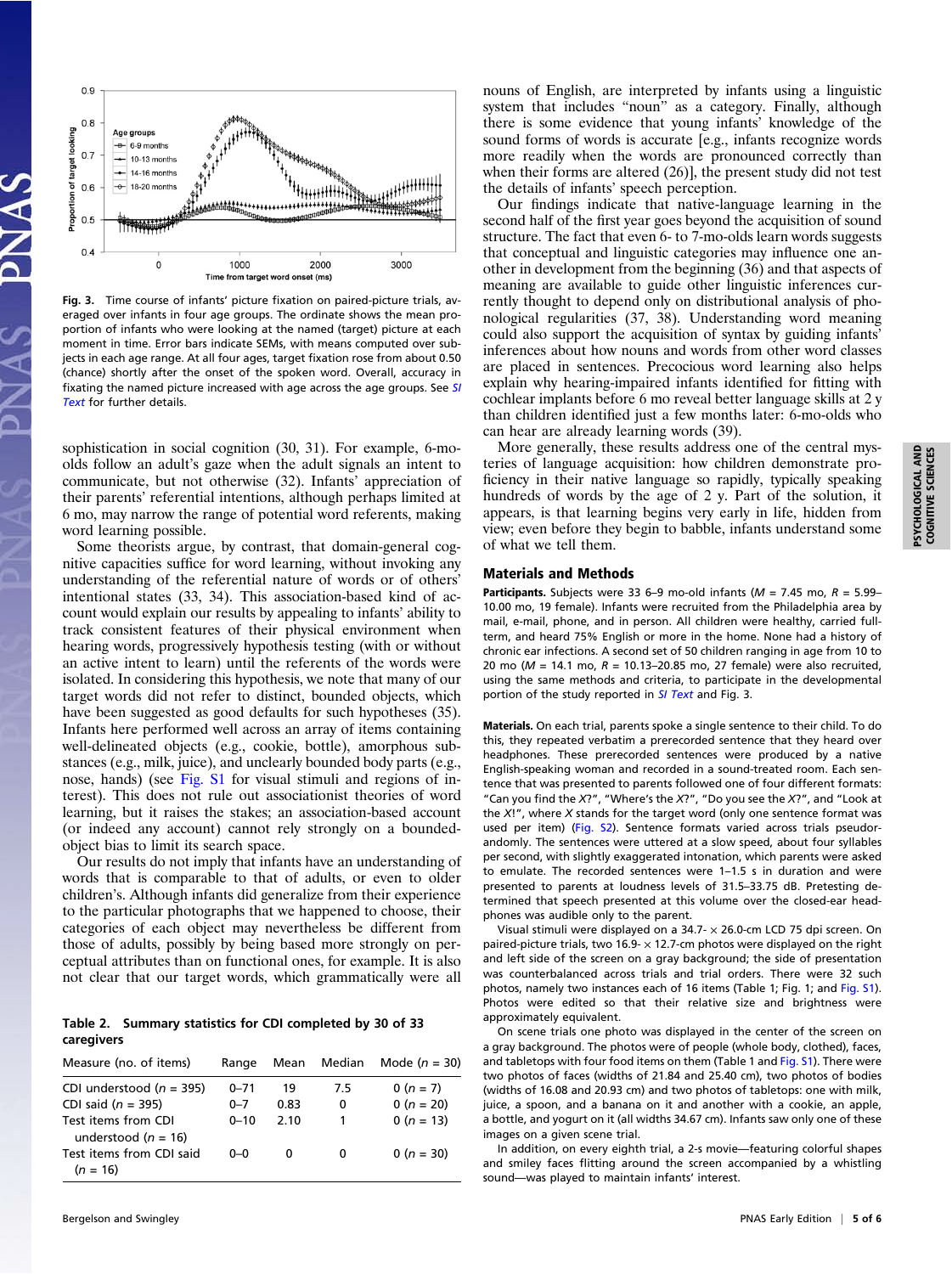Apparatus and Procedure. Infant visual fixation data were collected using an Eyelink CL computer (SR Research), which provides an average accuracy of 0.5°, sampling from one eye at 500 Hz. It operates using an eye-tracking camera at the bottom of the computer screen; no equipment is mounted on the child's head, except a small sticker with a high-contrast pattern on it for aiding the eyetracker in keeping the infant's position.

Before the experiment began, the procedure was explained to parents, informed consent was obtained, and a vocabulary checklist and word-exposure survey were completed. The child and parent were then led to the dimly lit testing room where the infant sat on his or her parent's lap facing a computer display (Fig. 1). Parents wore a visor that prevented them from seeing the screen and headphones over which they were prompted with the target sentence. The prerecorded sentence was then followed by a tone that indicated to the parent that she should begin repeating the sentence that she had just heard ([Fig. S2\)](http://www.pnas.org/lookup/suppl/doi:10.1073/pnas.1113380109/-/DCSupplemental/pnas.201113380SI.pdf?targetid=nameddest=SF2).

Infants were presented with 48 test trials under two interspersed conditions: 32 paired-picture trials and 16 scene trials. There were eight foods and eight body-part items under each condition. During paired-picture trials, infants saw two images on the screen: one from the food category and one from the body-part category. On scene trials, infants saw a single complex

- 1. Polka L, Werker JF (1994) Developmental changes in perception of nonnative vowel contrasts. J Exp Psychol Hum Percept Perform 20:421–435.
- 2. Werker JF, Tees RC (1984) Cross-language speech-perception: Evidence for perceptual reorganization during the 1st year of life. Infant Behav Dev 7:49–63.
- 3. Kuhl PK, Williams KA, Lacerda F, Stevens KN, Lindblom B (1992) Linguistic experience alters phonetic perception in infants by 6 months of age. Science 255:606–608.
- 4. Gervain J, Mehler J (2010) Speech perception and language acquisition in the first year of life. Annu Rev Psychol 61:191–218.
- 5. Jusczyk PW, Aslin RN (1995) Infants' detection of the sound patterns of words in fluent speech. Cognit Psychol 29:1–23.
- 6. Jusczyk PW, Hohne EA (1997) Infants' memory for spoken words. Science 277: 1984–1986.
- 7. Mattys SL, Jusczyk PW, Luce PA, Morgan JL (1999) Phonotactic and prosodic effects on word segmentation in infants. Cognit Psychol 38:465–494.
- 8. Swingley D (2005) Statistical clustering and the contents of the infant vocabulary. Cognit Psychol 50:86–132.
- 9. Marcus GF (2000) Pabiku and Ga TiGa: Two mechanisms infants use to learn about the world. Curr Dir Psychol Sci 9:145–147.
- 10. Saffran JR, Aslin RN, Newport EL (1996) Statistical learning by 8-month-old infants. Science 274:1926–1928.
- 11. Shukla M, White KS, Aslin RN (2011) Prosody guides the rapid mapping of auditory word forms onto visual objects in 6-mo-old infants. Proc Natl Acad Sci USA 108: 6038–6043.
- 12. Thomas DG, Campos JJ, Shucard DW, Ramsay DS, Shucard J (1981) Semantic comprehension in infancy: A signal detection analysis. Child Dev 52:798–903.
- 13. Baillargeon R (2008) Innate ideas revisited: For a principle of persistence in infants' physical reasoning. Perspect Psychol Sci 3:2–13.
- 14. Waxman SR, Gelman SA (2009) Early word-learning entails reference, not merely associations. Trends Cogn Sci 13:258–263.
- 15. Bloom P (2000) How Children Learn the Meanings of Words (MIT Press, Cambridge, MA), pp xii, 300 pp.
- 16. Tomasello M (2001) Could we please lose the mapping metaphor, please? Behav Brain Sci 24:1119–1120
- 17. Carpenter M, Nagell K, Tomasello M, Butterworth G, Moore C (1998) Social cognition, joint attention, and communicative competence from 9 to 15 months of age. Monogr Soc Res Child Dev 63(4):i–vi, 1–143.
- 18. Pilley JW, Reid AK (2011) Border collie comprehends object names as verbal referents. Behav Processes 86:184–195.
- 19. Gleitman L (1990) The structural sources of verb meanings. Lang Acquis 1:3-55. 20. Tincoff R, Jusczyk PW (1999) Some beginnings of word comprehension in 6-montholds. Psychol Sci 10:172–175.
- 21. Swingley D (2009) Contributions of infant word learning to language development. Philos Trans R Soc Lond B Biol Sci 364:3617–3632.

image of a body, face, or of one of two tabletops with four food items on it ([Fig. S1\)](http://www.pnas.org/lookup/suppl/doi:10.1073/pnas.1113380109/-/DCSupplemental/pnas.201113380SI.pdf?targetid=nameddest=SF1). Thus, paired-picture trials presented targets across the domains of food and body parts whereas the scene trials presented targets within one of these domains. Images were shown for 3.5 or 4 s after target onset (paired-picture and scene trials, respectively) ([Fig. S2\)](http://www.pnas.org/lookup/suppl/doi:10.1073/pnas.1113380109/-/DCSupplemental/pnas.201113380SI.pdf?targetid=nameddest=SF2); the length of time before the parent said the target varied from trial to trial, averaging ∼3–4 s. All subjects saw both trial types, and subjects were randomly assigned to one of two pseudorandomized trial orders, which counterbalanced side, picture instance, and ordering of images and target items. The experiment lasted ∼15–20 min, after which families were compensated with a choice of \$20 or two children's books. The entire visit lasted ∼45 min.

ACKNOWLEDGMENTS. We thank students and faculty at Penn's Institute for Research in Cognitive Science for useful discussions of these findings, especially those of Josef Fruehwald, and we thank Richard Aslin and Lila Gleitman for comments. This work was funded by National Science Foundation Graduate Research Fellowship Program and National Science Foundation Integrative Graduate Education and Research Traineeship grants (to E.B.), by National Science Foundation Grant HSD-0433567 (to Delphine Dahan and D.S.), and by National Institutes of Health Grant R01-HD049681 (to D.S.).

- 22. Fernald A, Zangl R, Portillo AL, Marchman VA (2008) Looking while listening: Using eye movements to monitor spoken language comprehension by infants and young children. Developmental Psycholinguistics: On-line Methods in Children's Language Processing, eds Sekerina I, Fernandez E, Clahsen H (John Benjamins, Amsterdam), pp 97–135.
- 23. Swingley D (2011) The looking-while-listening procedure. Guide to Research Methods in Child Language, ed Hoff E (Wiley-Blackwell, Hoboken, NJ).
- 24. Hirsh-Pasek K, Golinkoff RM (1996) The preferential looking paradigm reveals emerging language comprehension. Methods for Assessing Children's Syntax, eds McDaniel D, McKee C, Cairns H (MIT Press, Cambridge, MA), pp 105–124.
- 25. Swingley D, Pinto JP, Fernald A (1999) Continuous processing in word recognition at 24 months. Cognition 71:73-108.
- 26. Bortfeld H, Morgan JL, Golinkoff RM, Rathbun K (2005) Mommy and me: Familiar names help launch babies into speech-stream segmentation. Psychol Sci 16:298–304.
- 27. Meltzoff AN, Brooks R (2007) Eyes wide shut: The importance of eyes in infant gaze following and understanding other minds. Gaze Following: Its Development and Significance, eds Flom R, Lee K, Muir D (Erlbaum, Mahwah, NJ), pp 217–241.
- 28. Fenson L, et al. (1994) Variability in early communicative development. Monogr Soc Res Child Dev 59(5):1–173; discussion 174–185.
- 29. Bloom L (1995) The Transition from Infancy to Language: Acquiring the Power of Expression (Cambridge University Press, Cambridge, UK).
- 30. Hamlin JK, Wynn K, Bloom P (2007) Social evaluation by preverbal infants. Nature 450:557–559.
- 31. Kovács AM, Téglás E, Endress AD (2010) The social sense: Susceptibility to others' beliefs in human infants and adults. Science 330:1830–1834.
- 32. Senju A, Csibra G (2008) Gaze following in human infants depends on communicative signals. Curr Biol 18:668–671.
- 33. Smith L, Yu C (2008) Infants rapidly learn word-referent mappings via cross-situational statistics. Cognition 106:1558–1568.
- 34. Sloutsky VM, Robinson CW (2008) The role of words and sounds in infants' visual processing: From overshadowing to attentional tuning. Cogn Sci 32:342–365.
- 35. Markman EM (1990) Constraints children place on word meanings. Cogn Sci 14:57–77. 36. Yeung HH, Werker JF (2009) Learning words' sounds before learning how words
- sound: 9-month-olds use distinct objects as cues to categorize speech information. Cognition 113:234–243. 37. Chemla E, Mintz TH, Bernal S, Christophe A (2009) Categorizing words using 'frequent
- frames': What cross-linguistic analyses reveal about distributional acquisition strategies. Dev Sci 12:396–406.
- 38. Gervain J, Nespor M, Mazuka R, Horie R, Mehler J (2008) Bootstrapping word order in prelexical infants: A Japanese-Italian cross-linguistic study. Cognit Psychol 57:56–74.
- 39. Yoshinaga-Itano C, Sedey AL, Coulter DK, Mehl AL (1998) Language of early- and later-identified children with hearing loss. Pediatrics 102:1161–1171.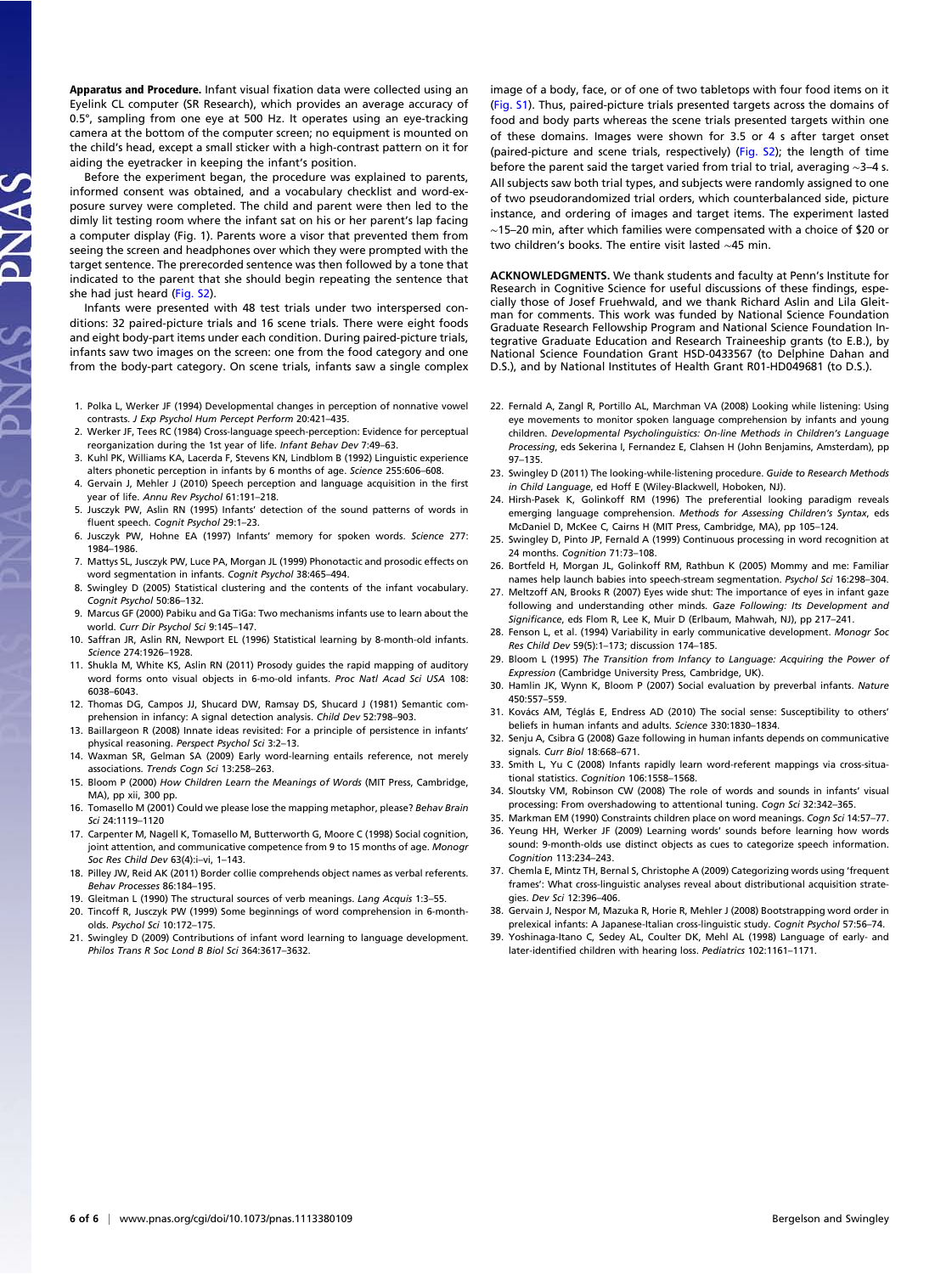### Supporting Information

### Bergelson and Swingley 10.1073/pnas.1113380109

#### SI Text

Analyses of Three Older Groups of Children and Modeling of All Age Groups. In addition to 6- to 9-mo-olds, we tested three additional older groups of subjects (Fig. 3): 10- to 13-mo-olds ( $n = 30, M =$ 12.13 mo,  $SD = 1.08$  mo; 18 females), 14- to 16-mo-olds ( $n = 7$ ,  $M = 14.49 \text{ mo}, SD = 1.04 \text{ mo}; 3 \text{ females}, and 18 \text{ to } 20 \text{ -mo-olds}$  $(n = 13, M = 19.38 \text{ mo}, SD = 0.86 \text{ mo}; 6 \text{ females}).$  The purpose of testing older children was to examine the developmental course of word recognition beyond 9 mo and to confirm that the performance of older children on the paired-picture trials, in our modified version of the procedure, would accord with performance of older children in similar prior experiments.

As in the analyses for 6- to 9-mo-olds, we analyzed the data with measures that corrected for inherent preferences for the pictures (difference scores for paired trials and pretarget-corrected proportions of target looking for the scene trials; see Results). In addition, we modeled the data for each trial type using the same dependent variable for both scene and paired-picture trials for all four groups of children. As in the analyses reported elsewhere, target-looking performance was evaluated over a time window from 367 to 3,500 ms post target onset.

A separate hierarchical logistic regression model was created for each group of children (6–9 mo, 10–13 mo, 14–16 mo, and 18– 20 mo) for each trial type (paired-picture and scene). Phase of trial (pretarget utterance vs. posttarget utterance) was included as a fixed-effect predictor, and subject and item were included as random effects. Each model predicts (the log of) the ratio of target to distracter looking, as calculated by counting time bins with looks to the target and time bins with looks to the distracter (s). The input to each model was subject  $X$  item-level data. Word recognition is shown when the trial phase predictor is significant and positive. Results for the predictors in each model are found in Table S2.

The results of the models for each of group of children were analogous for each trial type; that is, there were differences in effect sizes, but the patterns of significance and the overall direction of the estimates were the same. Thus, for paired-picture trials, performance in the pretarget period was not significantly different from chance, as expected, whereas performance in the posttarget period was significantly positive. For scene trials, performance in the pretarget period was significantly below chance; that is, as expected, subjects looked at the three distracters more than at the target before anything was said [the combined area of the distracters is always larger than that of a given target (Fig. S1)]. In the posttarget period, performance was significant for both trial types in all four age groups (see Table S1 for estimates and P values; all significant P values are  $\leq 0.001$ .) These modeling results confirm the results reported in the main text.

Turning to the dependent measures corrected for picture-fixation biases as in the main text, for paired-picture trials, subject means and item-pair means were significantly above chance for all three older age groups. In paired-picture trials, 20 of 30, 10- to 13 mo-olds showed a positive proportion of target looking; performance was statistically significant over subject means ( $M = 0.055$ ,

 $P = 0.010$  by Wilcoxon test; all tests reported below are Wilcoxon tests). Subjects showed positive performance on seven of eight pairs (all but eyes–cookie); performance over item-pair means was significant  $(M = 0.059, P = 0.008)$ . Seven of seven 14- to 16-mo-olds showed a positive proportion of target looking; performance was statistically significant over subject means  $(M =$ 0.29,  $P = 0.008$ ). Subjects showed positive performance on eight of eight pairs; performance over item-pair means was significant ( $M = 0.28$ ,  $P = 0.004$ ). Finally, 12 of 13 18- to 20-mo-olds showed a positive proportion of target looking; performance was statistically significant over subject means ( $M = 0.33, P = 0.008$ ). Subjects showed positive performance on eight of eight pairs; performance over item-pair means was significant  $(M = 0.30,$  $P = 0.004$ .

For scene trials, overall performance of 10- to 13-mo-olds was not above chance over subject means, although their subject means did not differ significantly from the successful performance of the 6- to 9-mo-olds taken together, nor of the 6- to 7-mo-olds or 8- to 9-mo-olds alone (estimate of differences: 0.035 for 6–9 mo, 0.067 for 6–7 mo, 0.013 for 8–9 mo; all  $P > 0.10$ ). Fourteen of 30 10- to 13-mo-olds showed a positive proportion of target looking considering all items ( $M = -0.0002$ ,  $P = 0.51$ ). Performance was positive for 12/16 items, marginally significant over all items ( $n =$ 16,  $P = 0.080$ ,  $m = 0.023$ ), significant over all items excluding "eyes" ( $n = 15$ ,  $P = 0.047$ ,  $m = 0.033$ ), and marginally significant over all items excluding "face" and "eyes" ( $n = 14$ ,  $P = 0.059$ ,  $M = 0.038$ ). The large impact of these two items on the data was also found in the 6- to 9-mo-olds (Results); low performance for this item is in keeping with a shift in social-cognitive abilities occurring around 9 mo of age, after which infants are better attuned to follow eye gaze (1). It is possible, then, that the poor performance of the 10- to 13-mo-olds on these trials (as opposed to their good performance on the more traditional paired-picture trials) was related to the difficulty of measuring languagerelated looking using images containing faces (and eyes in particular), since pretarget utterance levels of looking at "face" and "eyes" are very high. The dependence of this result on a small minority of the items suggests caution in interpreting this pattern as characteristic of this age group.

Among the older children, five of seven 14- to 16-mo-olds showed a positive proportion of target looking; performance was statistically significant over subject means  $(M = 0.13, P = 0.039)$ . Subjects showed positive performance on 12 of 16 items; performance over item means was significant  $(M = 0.11, P = 0.022)$ . Finally, 12 of 13 18- to 20-mo-olds showed a positive proportion of target looking; performance was statistically significant over subject means ( $M = 0.16$ ,  $P < 0.0003$ ). Subjects showed positive performance on 14 of 16 items; performance over item means was significant ( $M = 0.18, P < 0.0001$ ).

In sum, testing of the three older groups of children revealed a developmental pattern in which the youngest infants (6–13 mo) performed at similar levels, whereas 1-y-olds (14–20 mo) performed substantially better. Potential explanations for this developmental trajectory are offered in the Discussion.

<sup>1.</sup> Meltzoff AN, Brooks R (2007) Eyes wide shut: The importance of eyes in infant gaze following and understanding other minds. Gaze Following: Its Development and Significance, eds Flom R, Lee K, Muir D (Erlbaum, Mahwah, NJ), pp 217-241.